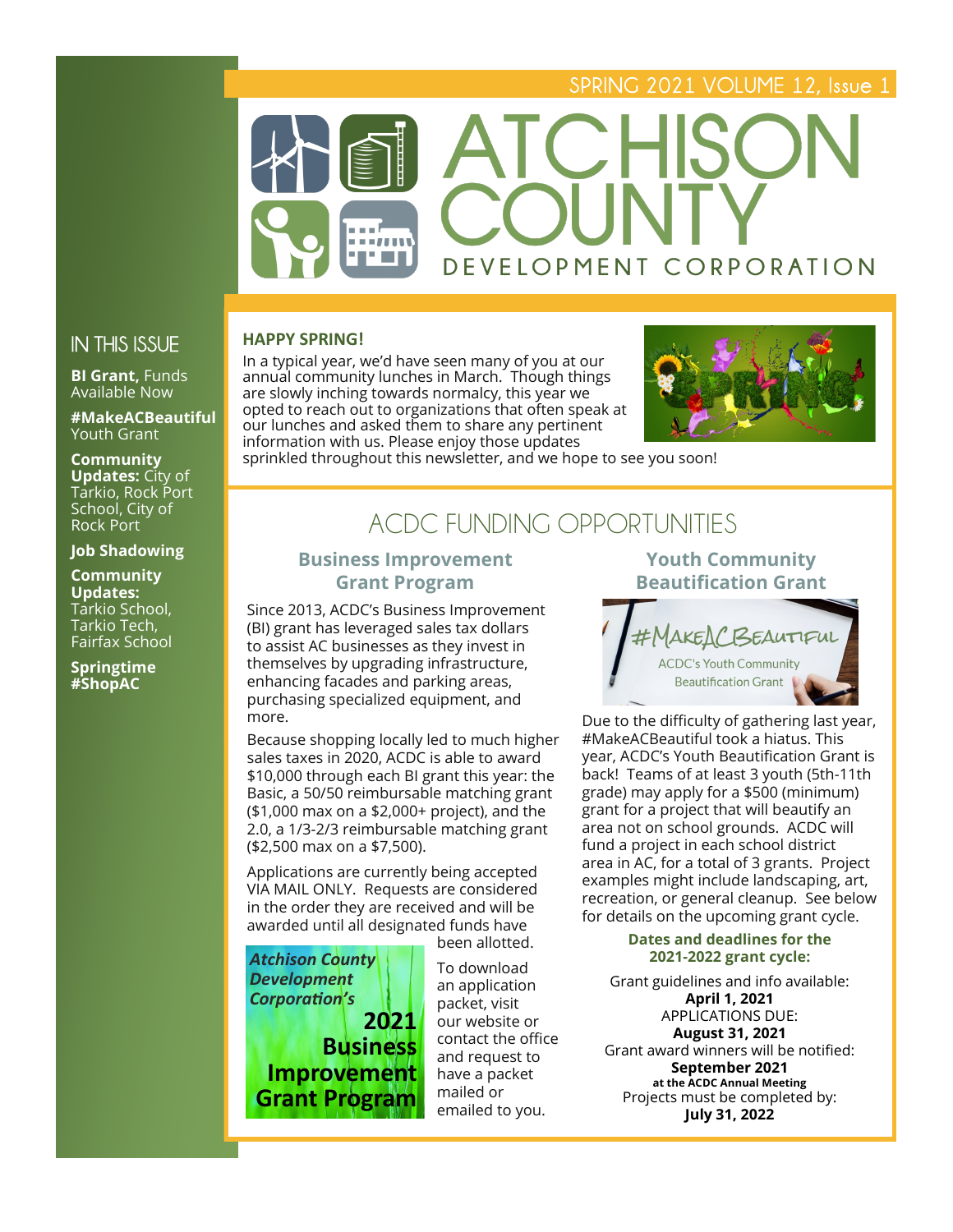## **About ACDC**

ACDC was organized in the 1970s as a volunteer board. Since 1995, ACDC's board and full-time staff have worked to improve the business climate in Atchison County. Today, ACDC staff provides support to community organizations and collaborates with county, regional and state groups to better our county.

*The Mission of ACDC: to initiate, stimulate and facilitate opportunity in Atchison County through economic and community development.*

# **ACDC Membership Update! Community Update: City of Tarkio**

- The newly built Street Maintenance Barn is almost complete. Most of the contents have been moved into the new building and the old building on the properties will be torn down this year.
- Since August, two new Police Officers have been hired: Tyler Dorrel and Katie Keaveny.
- City Clerk Becky Jones will be leaving full-time employment in June. Danielle Madron started January 4, 2021 and will replace Becky as the City Clerk.

## **Community Update: Rock Port School**

- RP School was fortunate to receive funding from the federal and state levels in helping feed our students for free this year.
- Thanks to County CARES Act funds, the school was able to purchase necessary cleaning supplies, equipment, and Chromebooks to help ensure the students could learn, both in person, and from home when necessary.
- The RP School district is thankful for students, staff, families and community for their patience, dedication, and support in educating our students during this unique school year!

THANK YOU to the 126 individuals and businesses that are our 2021 members. We are able to carry out much of what we do because we are funded by a 1/4-cent sales tax, but your membership dues enable us to stretch those dollars even further. Your support helps us to

- $\checkmark$  assist AC youth in their pursuit of education that will enable them to be productive here at home,
- $\checkmark$  provide high school students with opportunities to connect with local employers,
- $\checkmark$  assist businesses through our grant program and other resources,
- $\checkmark$  encourage our citizens to celebrate what we have, and
- $\checkmark$  support worthwhile community efforts.

Your membership support is an encouragement to us. We appreciate your partnership!



## **Community Update: City of Rock Port**

- The Water Tower will be repainted in July.
- This year the City will work on 5 street sections, doing the concrete work themselves. The cost to repair the streets is 75% less than what an external contractor would charge, and a new curb pouring machine cuts the time for that task by 80%.
- The City completed a major switch gear upgrade project in January, decommissioning everything in the old light plant and converting to all electronic meters and new controls. This project has already helped with reliability, as power issues are easier to identify and address.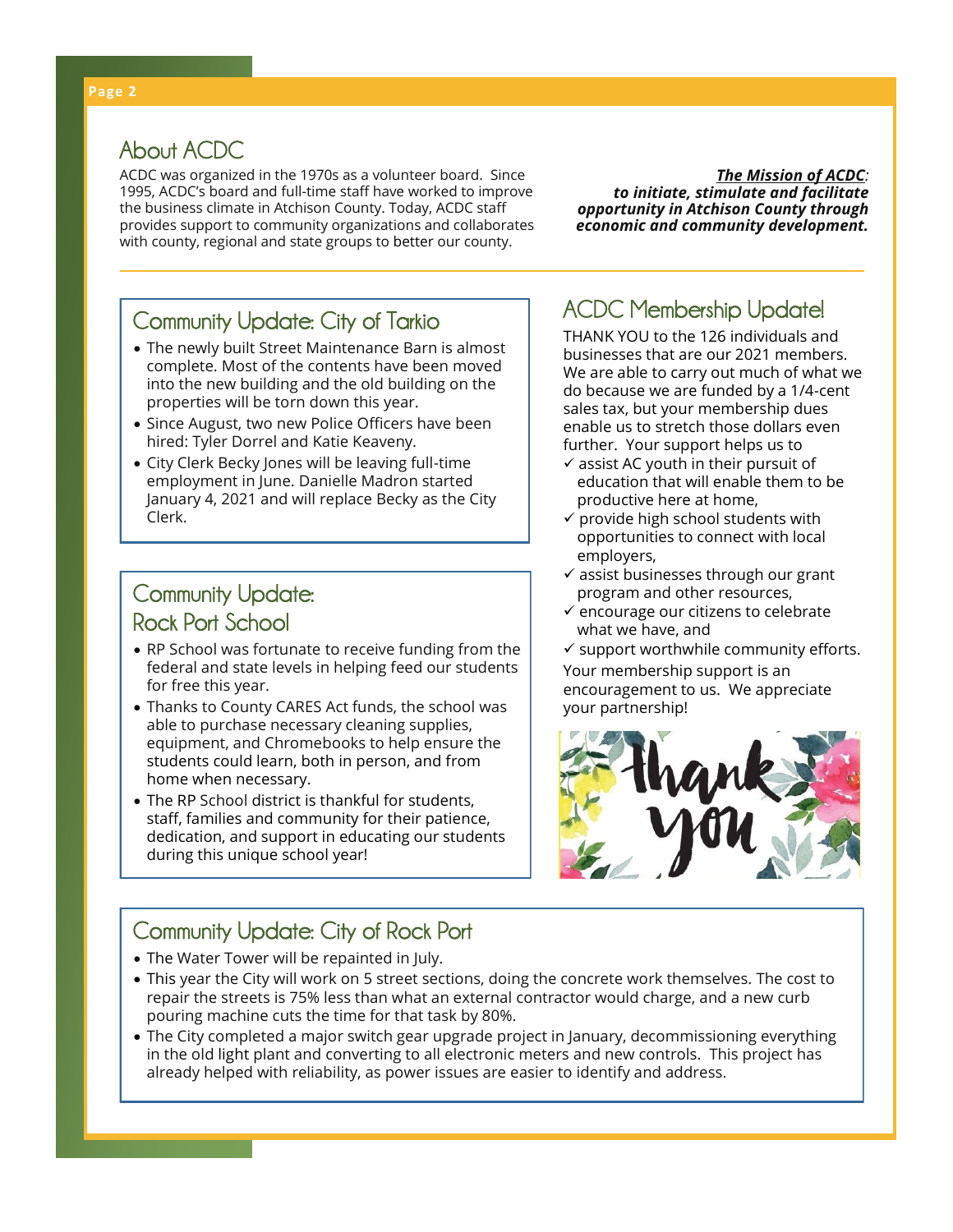#### **Page 3**

## **Job Shadowing 2021**

ACDC is always on a mission to show young people (and their parents!) that it is possible to make a GOOD life here. Some say that "there aren't any jobs here," but that depends on the type of jobs you envision and your priority in life (place vs. vocation). If we consider the 300+ businesses in the county, we see everything from companies employing over 50 people to sole proprietorships. We have positions that require a high school education and those that demand advanced degrees. A bright future exists here, and we work diligently to prove it.



Each spring we offer opportunities for AC students to explore careers in the county. Working closely with our high school counselors and businesses, we strive to connect students with job shadowing experiences that will benefit them as they consider their future plans. This year has been a little nutty, but several students will be out and about in April, learning about career opportunities in our county.

A HUGE thank you to businesses that are always willing to host our students, giving them time, attention and guidance. Thank you most of all for showing them that Atchison County is a place where they can be successful in all aspects of their lives.

## **Community Update: Tarkio School**

- Carrie Livengood, Tarkio High School principal, will replace Karma Coleman as Tarkio R-I superintendent on July 1.
- Nick Kemerling will be the new High School principal.

## **Community Update: Tarkio Tech**

- After completing welding programs in April 2020 and August 2020, Tarkio Tech opened its first full academic year on September 1, 2020, with students enrolled in all three programs.
- The welding program has eight students enrolled, seven of which are high school students from Rock Port High School and Tarkio High School who are enrolled in the Concurrent Enrollment program. This allows students to take classes at Tarkio Tech and receive both high school credits and Tarkio Tech credits. The wind technology program has four students enrolled, with one student in the Concurrent Enrollment program, and the plumbing program has one student enrolled. These students will complete their programs on April 28, 2021, and will be ready to enter the workforce.
- Tarkio Tech has been approved to add HVAC Installation and Computer Information Technology programs in the fall of 2021.



• Another exciting addition to the campus is The Rotary Theater. The Tarkio Rotary Club selected the full renovation of the little theater on the first floor of Thompson Learning Center as their annual project for 2020. With a \$5,000 grant from Tarkio Rotary and additional funds from ATCO  $10^2$ , this 70-seat theater, which will be available for public use, now has updated sound, lighting, and a projection system.

## **Community Update: Fairfax School**

- Thanks to incredible action from the community, Fairfax has new bleachers on their football field.
- Thanks to additional revenue from relief funds and grants, the school will be able to contribute to the reserve again this year.
- After in-person school closure last spring, students exhibited next to zero learning loss when measured in our district reading assessments.
- Fairfax R-3 Smart Steps Preschool will be full day starting with the 2021- 2022 school year. For more information, call 660-686-2421.